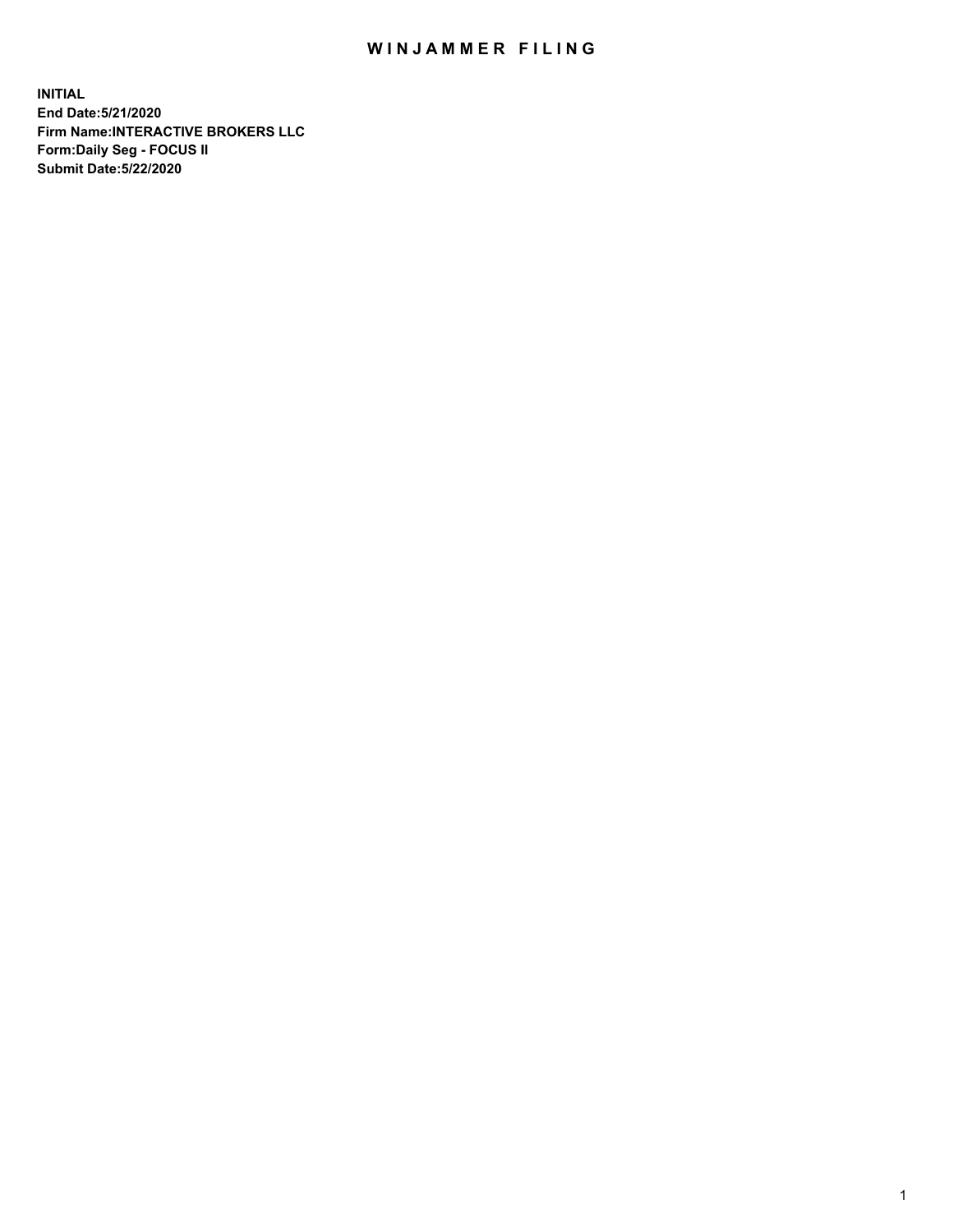**INITIAL End Date:5/21/2020 Firm Name:INTERACTIVE BROKERS LLC Form:Daily Seg - FOCUS II Submit Date:5/22/2020 Daily Segregation - Cover Page**

| Name of Company                                                                                                                                                                                                                                                                                                               | <b>INTERACTIVE BROKERS LLC</b>                                                   |  |
|-------------------------------------------------------------------------------------------------------------------------------------------------------------------------------------------------------------------------------------------------------------------------------------------------------------------------------|----------------------------------------------------------------------------------|--|
| <b>Contact Name</b>                                                                                                                                                                                                                                                                                                           | James Menicucci                                                                  |  |
| <b>Contact Phone Number</b>                                                                                                                                                                                                                                                                                                   | 203-618-8085                                                                     |  |
| <b>Contact Email Address</b>                                                                                                                                                                                                                                                                                                  | jmenicucci@interactivebrokers.c<br>om                                            |  |
| FCM's Customer Segregated Funds Residual Interest Target (choose one):<br>a. Minimum dollar amount: ; or<br>b. Minimum percentage of customer segregated funds required:% ; or<br>c. Dollar amount range between: and; or<br>d. Percentage range of customer segregated funds required between:% and%.                        | <u>0</u><br>$\overline{\mathbf{0}}$<br>155,000,000 245,000,000<br>0 <sub>0</sub> |  |
| FCM's Customer Secured Amount Funds Residual Interest Target (choose one):<br>a. Minimum dollar amount: ; or<br>b. Minimum percentage of customer secured funds required:%; or<br>c. Dollar amount range between: and; or<br>d. Percentage range of customer secured funds required between:% and%.                           | <u>0</u><br>$\overline{\mathbf{0}}$<br>80,000,000 120,000,000<br>0 <sub>0</sub>  |  |
| FCM's Cleared Swaps Customer Collateral Residual Interest Target (choose one):<br>a. Minimum dollar amount: ; or<br>b. Minimum percentage of cleared swaps customer collateral required:%; or<br>c. Dollar amount range between: and; or<br>d. Percentage range of cleared swaps customer collateral required between:% and%. | <u>0</u><br>$\underline{\mathbf{0}}$<br>0 <sub>0</sub><br>0 <sub>0</sub>         |  |

Attach supporting documents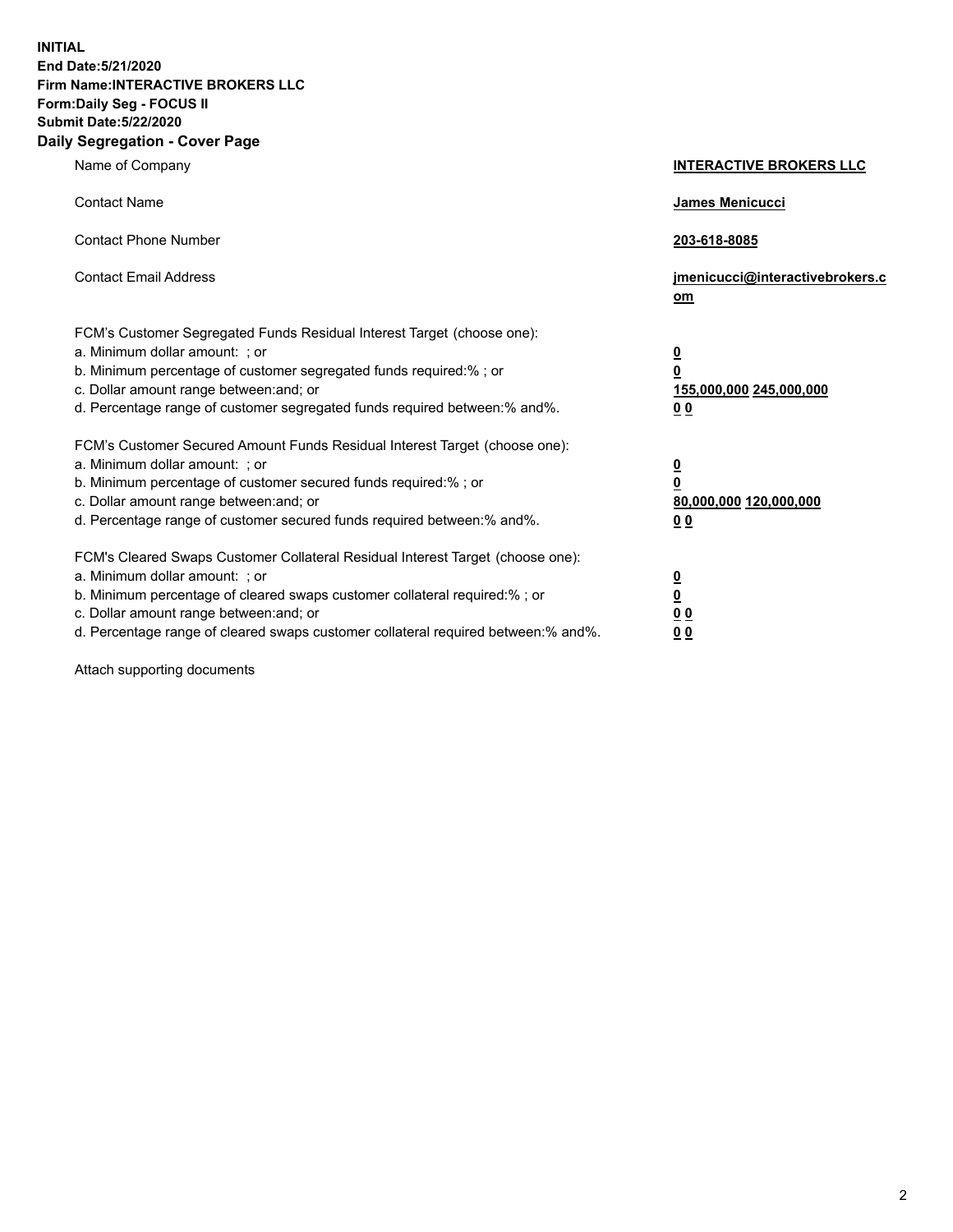**INITIAL End Date:5/21/2020 Firm Name:INTERACTIVE BROKERS LLC Form:Daily Seg - FOCUS II Submit Date:5/22/2020 Daily Segregation - Secured Amounts**

## Foreign Futures and Foreign Options Secured Amounts Amount required to be set aside pursuant to law, rule or regulation of a foreign government or a rule of a self-regulatory organization authorized thereunder **0** [7305] 1. Net ledger balance - Foreign Futures and Foreign Option Trading - All Customers A. Cash **568,114,638** [7315] B. Securities (at market) **0** [7317] 2. Net unrealized profit (loss) in open futures contracts traded on a foreign board of trade **1,218,654** [7325] 3. Exchange traded options a. Market value of open option contracts purchased on a foreign board of trade **151,313** [7335] b. Market value of open contracts granted (sold) on a foreign board of trade **-193,423** [7337] 4. Net equity (deficit) (add lines 1. 2. and 3.) **569,291,182** [7345] 5. Account liquidating to a deficit and account with a debit balances - gross amount **4,964** [7351] Less: amount offset by customer owned securities **0** [7352] **4,964** [7354] 6. Amount required to be set aside as the secured amount - Net Liquidating Equity Method (add lines 4 and 5) **569,296,146** [7355] 7. Greater of amount required to be set aside pursuant to foreign jurisdiction (above) or line 6. **569,296,146** [7360] FUNDS DEPOSITED IN SEPARATE REGULATION 30.7 ACCOUNTS 1. Cash in banks A. Banks located in the United States **69,968,026** [7500] B. Other banks qualified under Regulation 30.7 **0** [7520] **69,968,026** [7530] 2. Securities A. In safekeeping with banks located in the United States **479,855,200** [7540] B. In safekeeping with other banks qualified under Regulation 30.7 **0** [7560] **479,855,200** [7570] 3. Equities with registered futures commission merchants A. Cash **0** [7580] B. Securities **0** [7590] C. Unrealized gain (loss) on open futures contracts **0** [7600] D. Value of long option contracts **0** [7610] E. Value of short option contracts **0** [7615] **0** [7620] 4. Amounts held by clearing organizations of foreign boards of trade A. Cash **0** [7640] B. Securities **0** [7650] C. Amount due to (from) clearing organization - daily variation **0** [7660] D. Value of long option contracts **0** [7670] E. Value of short option contracts **0** [7675] **0** [7680] 5. Amounts held by members of foreign boards of trade A. Cash **139,509,997** [7700] B. Securities **0** [7710] C. Unrealized gain (loss) on open futures contracts **2,062,146** [7720] D. Value of long option contracts **151,313** [7730] E. Value of short option contracts **-193,423** [7735] **141,530,033** [7740] 6. Amounts with other depositories designated by a foreign board of trade **0** [7760] 7. Segregated funds on hand **0** [7765] 8. Total funds in separate section 30.7 accounts **691,353,259** [7770] 9. Excess (deficiency) Set Aside for Secured Amount (subtract line 7 Secured Statement Page 1 from Line 8) **122,057,113** [7380] 10. Management Target Amount for Excess funds in separate section 30.7 accounts **80,000,000** [7780] 11. Excess (deficiency) funds in separate 30.7 accounts over (under) Management Target **42,057,113** [7785]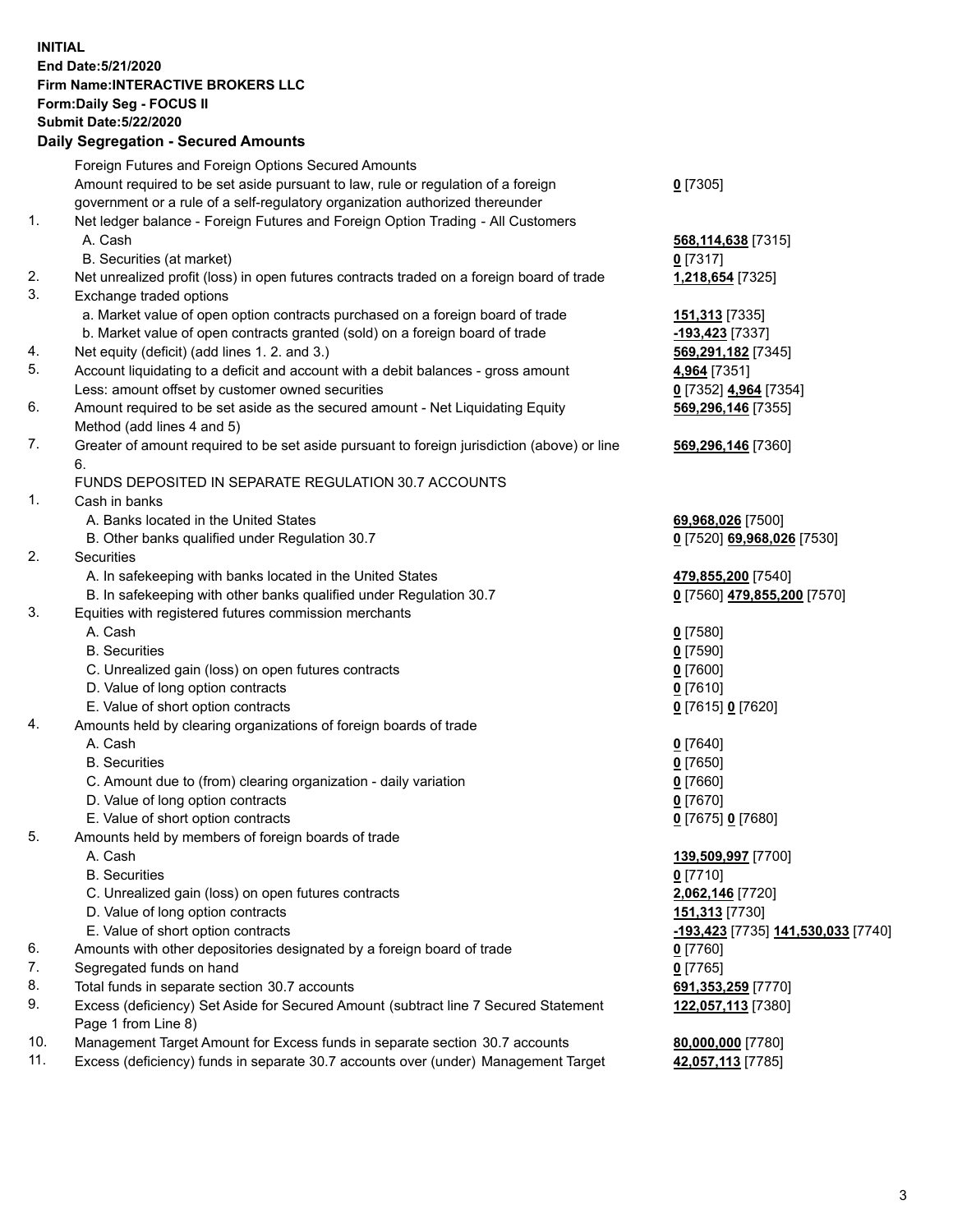**INITIAL End Date:5/21/2020 Firm Name:INTERACTIVE BROKERS LLC Form:Daily Seg - FOCUS II Submit Date:5/22/2020 Daily Segregation - Segregation Statement** SEGREGATION REQUIREMENTS(Section 4d(2) of the CEAct) 1. Net ledger balance A. Cash **5,585,027,966** [7010] B. Securities (at market) **0** [7020] 2. Net unrealized profit (loss) in open futures contracts traded on a contract market **-57,859,413** [7030] 3. Exchange traded options A. Add market value of open option contracts purchased on a contract market **332,318,218** [7032] B. Deduct market value of open option contracts granted (sold) on a contract market **-302,614,804** [7033] 4. Net equity (deficit) (add lines 1, 2 and 3) **5,556,871,967** [7040] 5. Accounts liquidating to a deficit and accounts with debit balances - gross amount **27,902,955** [7045] Less: amount offset by customer securities **0** [7047] **27,902,955** [7050] 6. Amount required to be segregated (add lines 4 and 5) **5,584,774,922** [7060] FUNDS IN SEGREGATED ACCOUNTS 7. Deposited in segregated funds bank accounts A. Cash **1,296,628,995** [7070] B. Securities representing investments of customers' funds (at market) **2,473,811,950** [7080] C. Securities held for particular customers or option customers in lieu of cash (at market) **0** [7090] 8. Margins on deposit with derivatives clearing organizations of contract markets A. Cash **503,433,559** [7100] B. Securities representing investments of customers' funds (at market) **1,519,448,382** [7110] C. Securities held for particular customers or option customers in lieu of cash (at market) **0** [7120] 9. Net settlement from (to) derivatives clearing organizations of contract markets **15,230,062** [7130] 10. Exchange traded options A. Value of open long option contracts **331,833,605** [7132] B. Value of open short option contracts **-302,387,724** [7133] 11. Net equities with other FCMs A. Net liquidating equity **0** [7140] B. Securities representing investments of customers' funds (at market) **0** [7160] C. Securities held for particular customers or option customers in lieu of cash (at market) **0** [7170] 12. Segregated funds on hand **0** [7150] 13. Total amount in segregation (add lines 7 through 12) **5,837,998,829** [7180] 14. Excess (deficiency) funds in segregation (subtract line 6 from line 13) **253,223,907** [7190] 15. Management Target Amount for Excess funds in segregation **155,000,000** [7194] 16. Excess (deficiency) funds in segregation over (under) Management Target Amount **98,223,907** [7198]

Excess